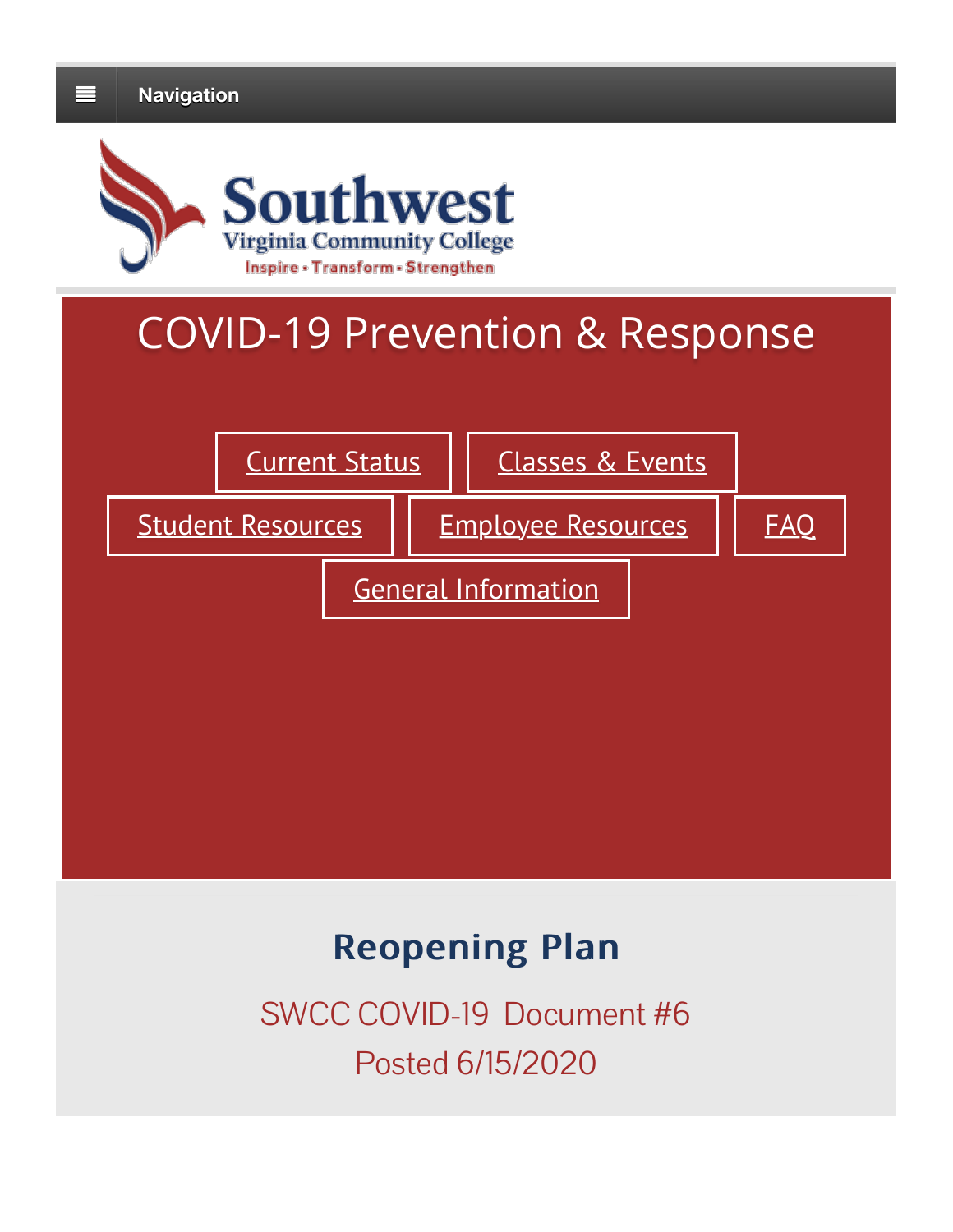## Updated 7/23/2020

The mission of Southwest Virginia Community College is to provide quality educational and cultural enrichment opportunities for its community. We have a calling to fulfill this mission while at the same time providing the safest possible environment for our students, faculty, and staff. Based on the information that the College has, it seems clear that COVID-19 will be in our communities this fall and that no vaccine will be available by the end of the year. While the College wants to get back to business as usual as quickly as possible, guidance from a variety of respected organizations suggests that institutions such as ours will need to remain vigilant until a safe and effective vaccine is in place. Given these realities, the message at SWCC is that, while things won't look the same as they have in the past, the College will continue to provide the highest possible educational opportunities to the communities of Southwest Virginia this fall. This document provides some guidelines for this work.

- General Guidelines
- Screening Guidelines
- Academic Guidelines
- Staffing Guidelines
- Facilities Guidelines
- Student Guidelines
- Expectations for Online Teaching
- Cleaning & Disinfection Protocols (opens a new page)

#### General Guidelines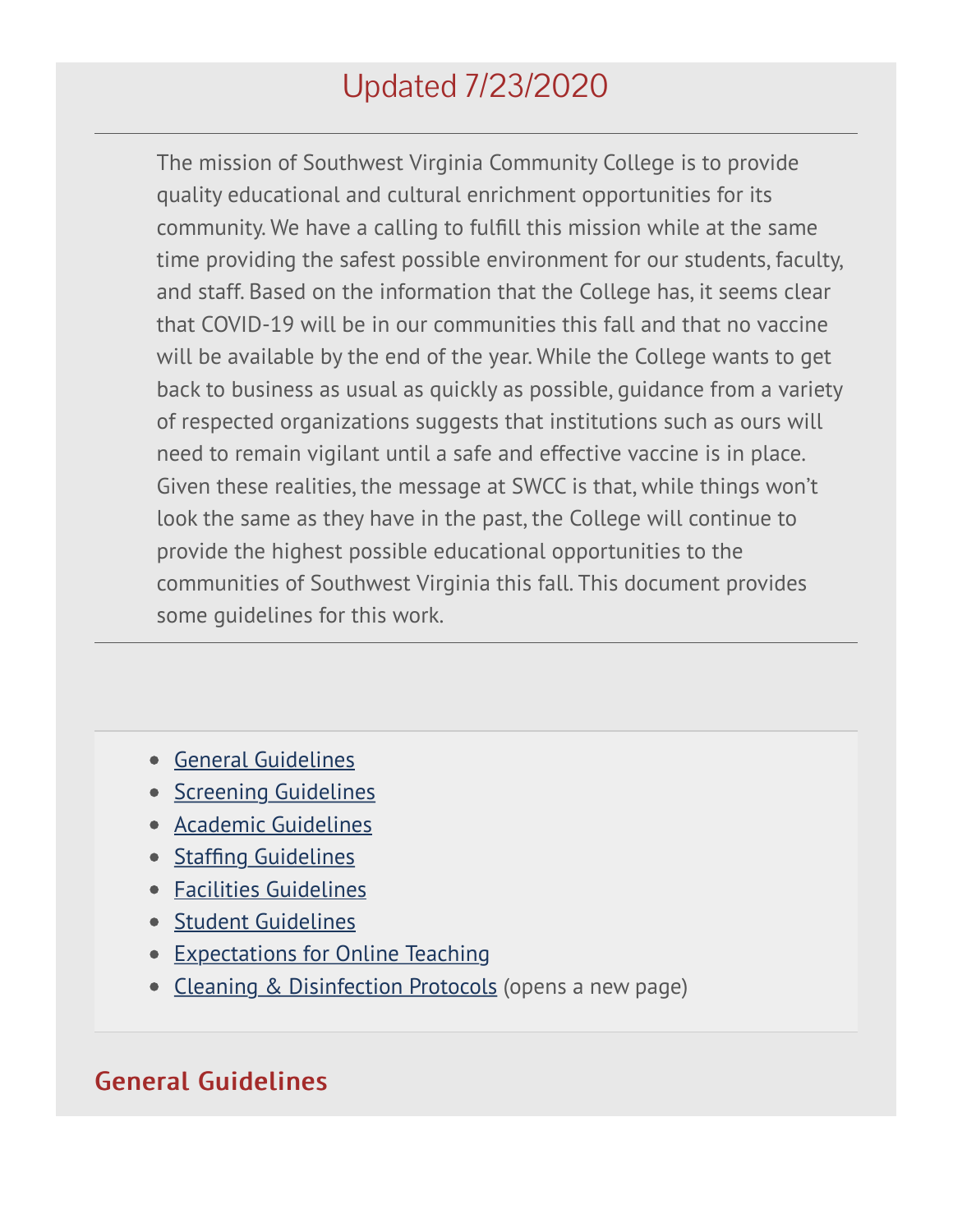All decisions related to the reopening plan and the pandemic response are under the purview of the College President. To assist in the creation and implementation of policy, the President has named the College's Administrative Cabinet, which is comprised of both faculty and staff, to serve as the COVID-19 Advisory Team.

As long as the state maintains a Phase 3 designation, the College will operate under the guidelines of its re-opening plan. If, however, the Governor returns the state to a previous stage, the following adaptations will be made:

During Phase 2, classes will continue to meet under the social distancing guidelines; whereby no more than ten individuals, including the instructor, may be in a room at a time. Classes may be divided in order to meet this requirement. In addition, all support functions, such as the library and testing center, will return to an online format.

During Phase 1, all classes will return to an online format or be temporarily suspended. In addition, all non-essential employees will return to teleworking arrangements.

SWCC will partner with the VDH for contact tracing. Please review the following webpage for information on contact tracing, what information the VDH will collect, and how it will use the data it gathers:

https://www.vdh.virginia.gov/coronavirus/prevention-tips/contact-tracing/

• Southwest Virginia Community College will implement a short-term response plan if a COVID-19 infected person has been confirmed to have been on campus within the last five days. In the event of a known positive case, the following actions will be taken:

The Campus Police Chief will coordinate with Tazewell County health officials and the campus's COVID-19 Advisory Team. These groups will recommend a course of action to the College President which may include determining if a short-term closure (up to 7 days) of all or parts of any campus buildings is needed.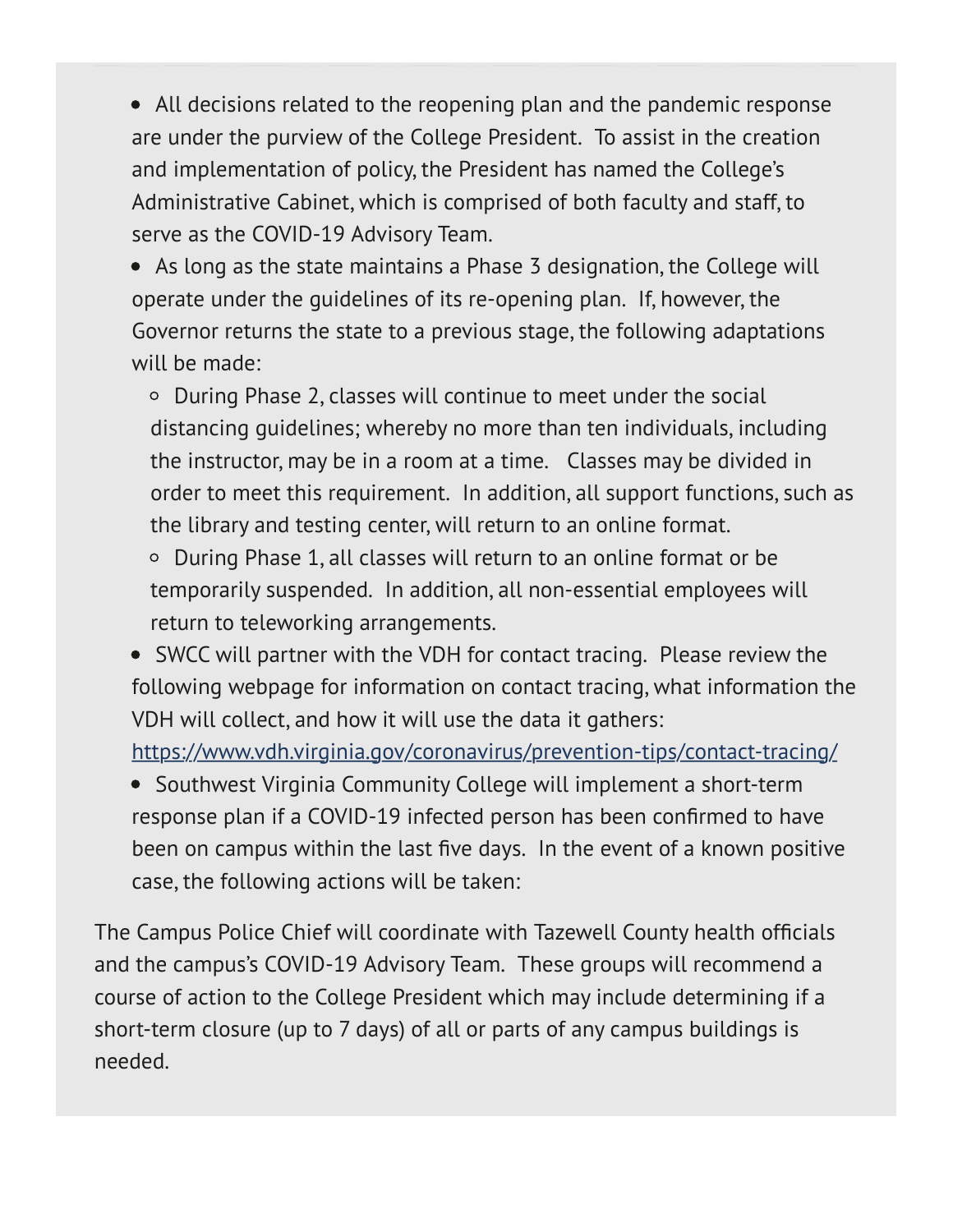Notifying the Virginia Department of Health for contact tracing.

○ The Facilities Director shall close the building or parts of the building for a minimum of 24 hours to ensure that a deep-clean can be completed. Longer or more extensive building closures may be implemented at the director's discretion.

○ Monitoring the situation to determine if longer term closures are necessary.

Contacting the VDH for contact tracing.

- Complete the DHRM reporting form.
- $\circ$  Contacting the health departments in Buchanan, Dickenson, Russell, and Tazewell County.
- Employees will be notified of actual or potential exposure within 24 hours.

• Isolation will be mandated for anyone who tests positive for COVID-19 or for anyone who is known to have been in close contact with a confirmed case. Individuals will be required to isolate off campus for at least two weeks and have testing conducted by an appropriate health-care provider. Students and employees with symptoms or concerns about having been in contact with a confirmed case should report their concerns to the Dean of Students and the Associate Vice President of Human Resources respectively and refrain from coming to work or classes.

• Students and employees must wear masks when in classrooms and indoor spaces. If college personnel determine that masks are hazardous to a given activity, they may suspend this requirement. All such variance of policy must be documented and approved by the respective Vice-President.

Students with concerns regarding the wearing of facial coverings should reach out to the Dean of Student Success to discuss these concerns. Should a student need to request an exception, they must submit the "Exception from Mask Usage" form to the Dean of Student Success. A list of students granted exceptions will be compiled by the Dean of Student Success's office.

Faculty or staff members may assume any student not wearing a mask has an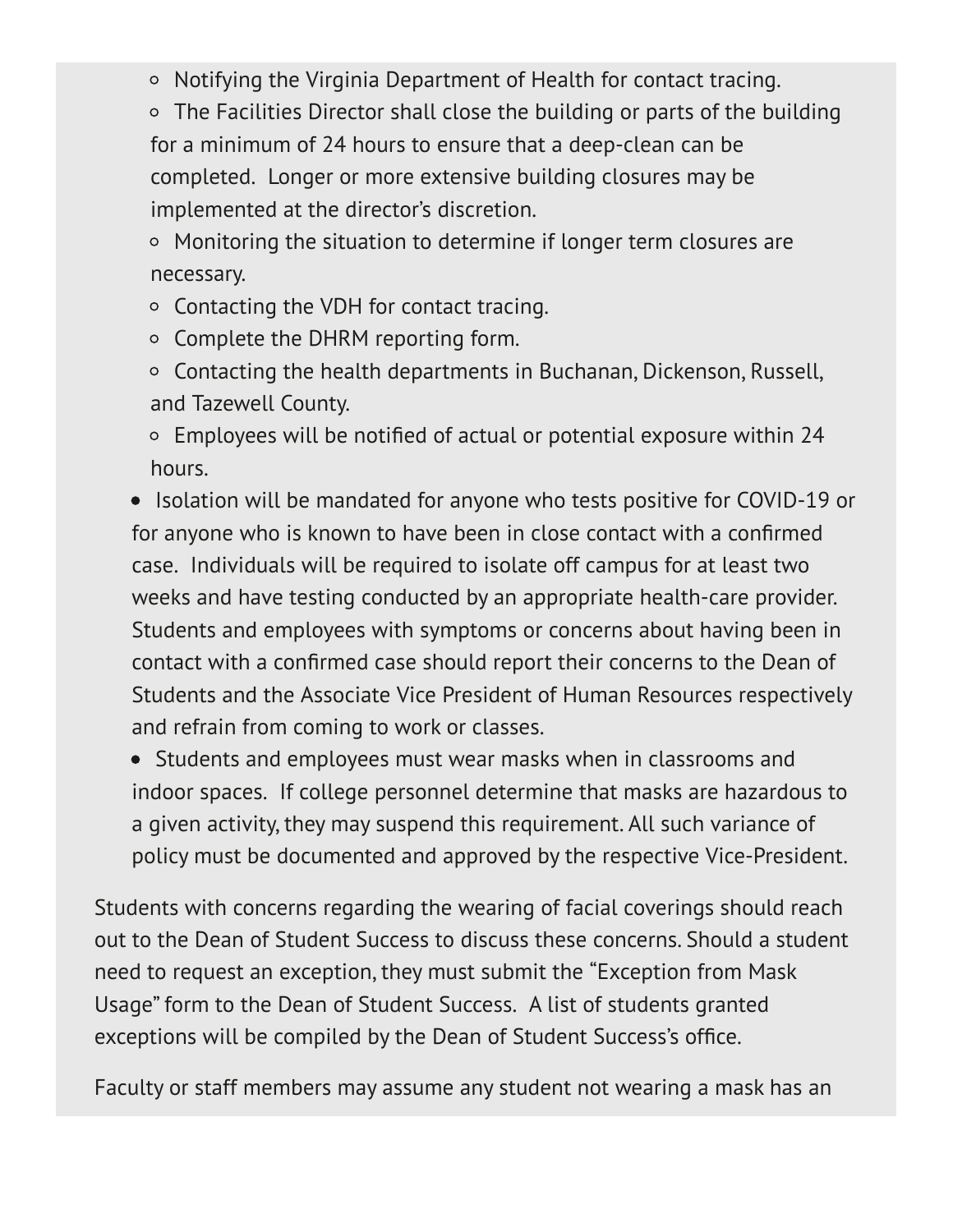acceptable reason for doing so. They may not request personal information from students or ask about the students' reasons for wearing masks.

If a faculty or staff member is concerned about a student/s not wearing a mask, he or she should email the student name and emplid to Dean of Students. If an exception has been granted, no further action is possible. If an exception is not on file, the faculty or staff member may request that the student either wear a mask or complete the exception request before returning to class.

All employees must wear masks when dealing with others. Employees must provide their own personal protection devices. Employees who have medical or Title VII concerns regarding the wearing of facial coverings should contact Human Resources to request accommodation.

SWCC's executive staff will be responsible for communicating with students, faculty, staff, and local communities in a reasonable fashion. This responsibility shall include all information involving short and long-term disruptions of service and incidents of possible COVID-19 exposure. The following guidelines will govern communication surrounding the pandemic:

- All communication must adhere to the requirements of the Family Educational Rights and Privacy Act (FERPA). In circumstances where a confirmed case has been on campus, the college must take reasonable steps to maintain the confidentiality of the student, faculty or staff member.
- All communication must be approved by the College President and may be disseminated internally by any executive staff member or externally by the Director of Strategic Communications.
- All communications will be posted and archived on the College's COVID-19 response webpage.

The guidelines contained throughout the Re-opening Plan are based upon the most current information that the College has. Should new information become available, the plan will be revised. All changes to the plan will be emailed to College employees and posted on the COVID-19 Response page for students and members of the community.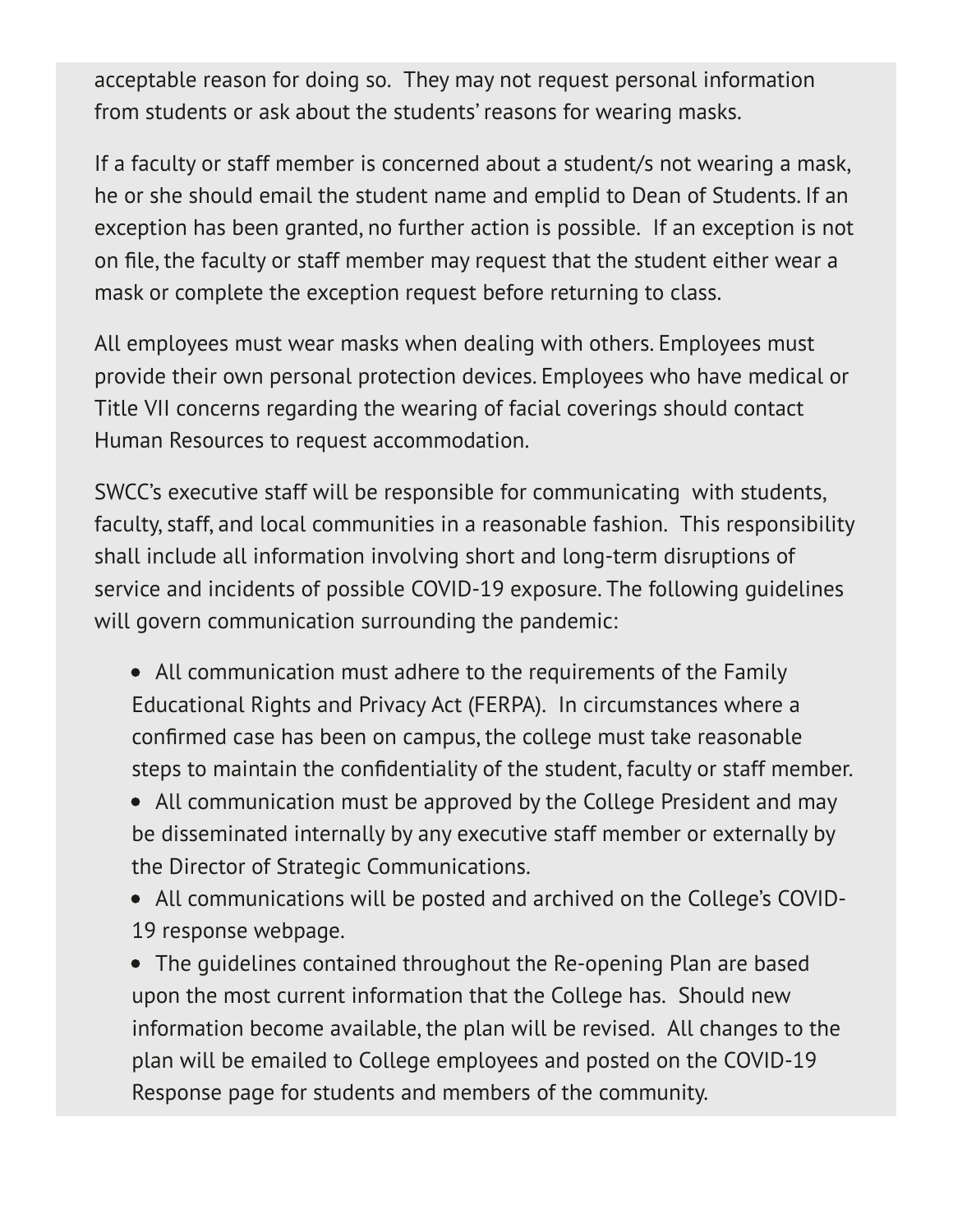To assist with this information gathering, The Office of Institutional Research shall compile a report each day that reviews total cases and new cases in Buchanan, Dickenson, Russell, and Tazewell County. It shall also include the total number of new cases for the states of Virginia, Kentucky, West Virginia, and Tennessee. It shall be sent to the Senior Staff and COVID-19 Advisory Team each day in order to allow for the surveillance of local health conditions.

### **Screening Guidelines**

An initial screening survey will be embedded into each course taught in a hybrid or traditional mode. Each student will be asked the following questions. Employees will be given this initial screening by email. It will ask the following questions:

- Do you have new or worsening onset of any of the following symptoms: fever, cough, shortness of breath, runny nose, sore throat, chills, body aches, fatigue, headache, loss of taste/smell, eye drainage, congestion that cannot be attributed to another health condition?
- Have I been directly exposed to someone being tested for COVID-19 or who has symptoms compatible with COVID-19?
- Have I been told by a health professional that I have tested positive for COVID-19?

If a student answers "YES" to any of these screening questions, that person will be contacted by a Student Success Advisor, encouraged to seek medical care, and be advised on possible schedule modifications.

After the initial screening, faculty, staff, and students who must come to campus should ask themselves the following questions each day:

Do I have new or worsening onset of any of the following symptoms: fever, cough, shortness of breath, runny nose, sore throat, chills, body aches, fatigue, headache, loss of taste/smell, eye drainage, congestion that cannot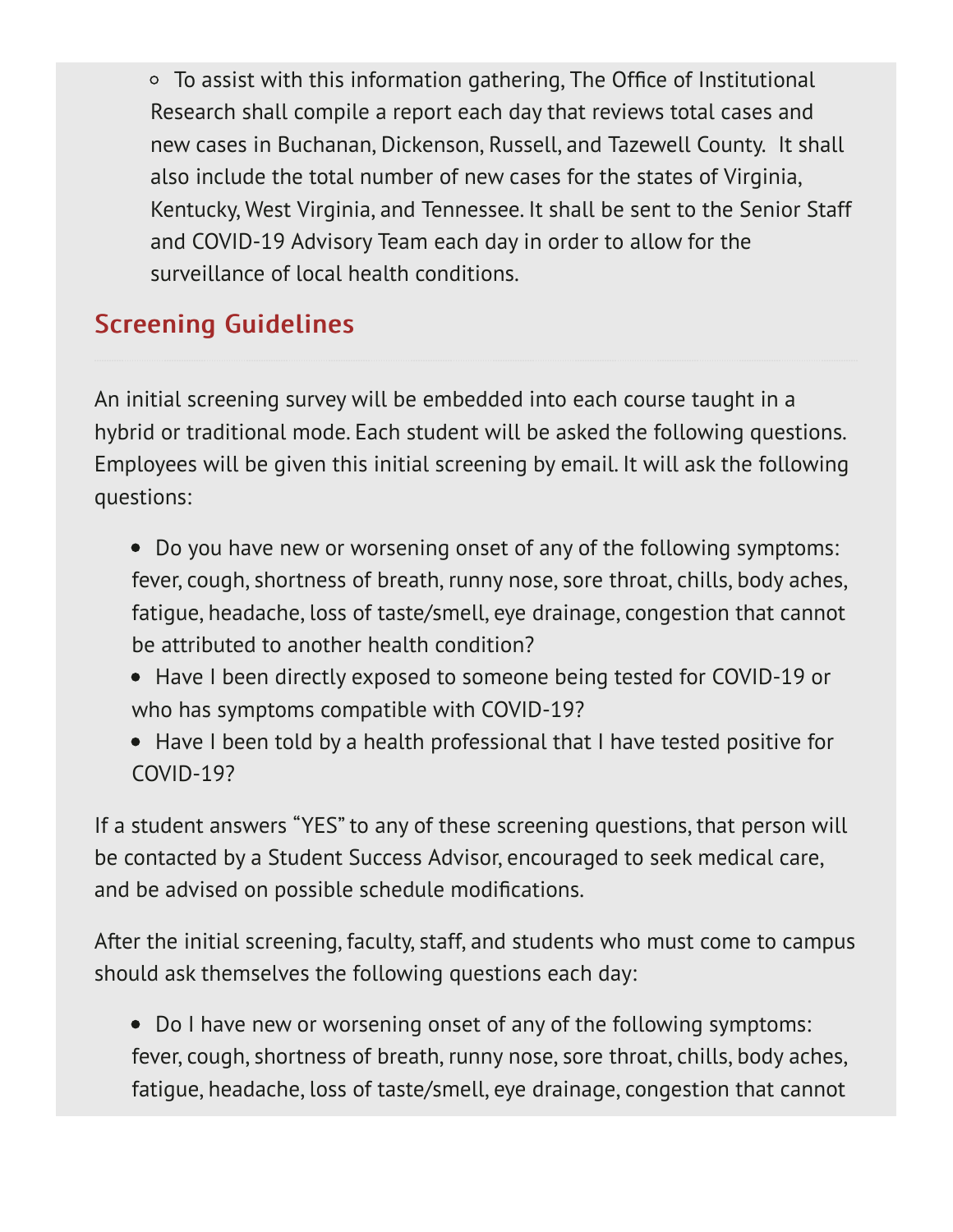be attributed to another health condition?

- Have I been directly exposed to someone being tested for COVID-19 or who has symptoms compatible with COVID-19?
- Have I been told by a health professional that I have tested positive for COVID-19?

If a student, faculty, staff member, or guest to any of SWCC's sites answers YES to any of these screening questions, that person must stay home and not come to campus. Furthermore, he or she should take the following actions:

- Any student who reports a suspected or confirmed case or who answers "YES" to a health screening question will be required to report that information to the Dean of Students. The dean will then refer the student to the Health Department in the student's county of residence.
- If an employee answers "Yes" to any of the above questions, they must contact their immediate supervisor and the Associate VP for Human Resources either via telephone or e-mail. The Associate VP for Human resources can be reached at kim.steiner@sw.edu or 276.964.7389. The employee will be referred to the Health Department in their county of residence.
- The College will follow VDH quidance

(https://www.vdh.virginia.gov/coronavirus/health-professionals/vdhupdated-guidance-on-testing-for-covid-19/) and will contact VDH to determine the need for testing students or employees. The college will coordinate any necessary communications to students and employees with the VDH. If students or employees request information about COVID-19 testing, the college will direct them to the VDH testing site locator at https://www.vdh.virginia.gov/coronavirus/covid-19-testing/covid-19 testing-sites so they may find a testing site close to them.

The contact numbers for each health department are as follows:

Buchanan County: 276-935-4591 Russell County: 276-889-7621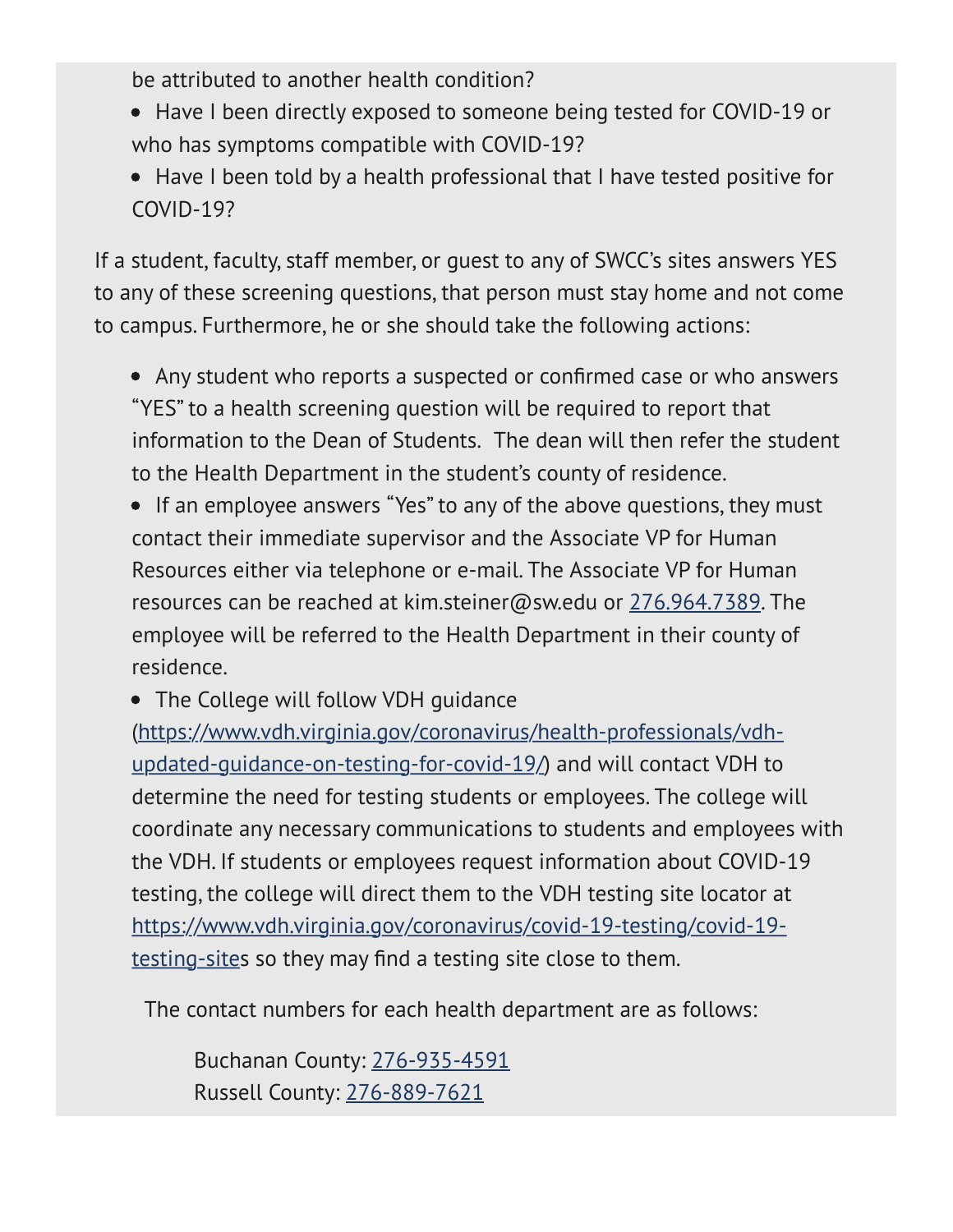Tazewell County: 276-988-5585 Dickenson County: 276-926-4979

 $\circ$  Additionally, if a student or employee develops any of these symptoms while on campus, they must leave campus immediately. People who have reason to believe that they are infected with a contagious disease of public health significance have an ethical and legal obligation to conduct themselves in accordance with such knowledge in order to protect themselves and others.

 $\circ$  A daily email reminder of this requirement will be sent to all students and employees each day.

#### Academic Guidelines

The academic calendar for fall semester will not be modified. Deans and faculty may wish to plan to accelerate courses in order to finish courses before a potential "second wave." If so, the modified courses must demonstrate how they are meeting all course requirements and outcomes in the shortened schedule.

• If the state returns to Phase I of its Coronavirus Response, all courses will revert to an online format.

For the fall semester, the majority of classes will remain in an online format regardless of the phase. If course outcomes can be met in an online format, it is expected that the course be conducted remotely. This expectation will continue through January 1.

The College will begin with a limited number of face-to-face courses using the following guidelines:

○ Only courses approved by the Vice President of Academic and Student Services may meet in a face-to-face format.

Classes must not include more people than a room can hold with workspaces arranged with six feet of separation between them.

Classes must be scheduled to allow ample time for one class to leave and for the room to be sufficiently cleaned before another class arrives.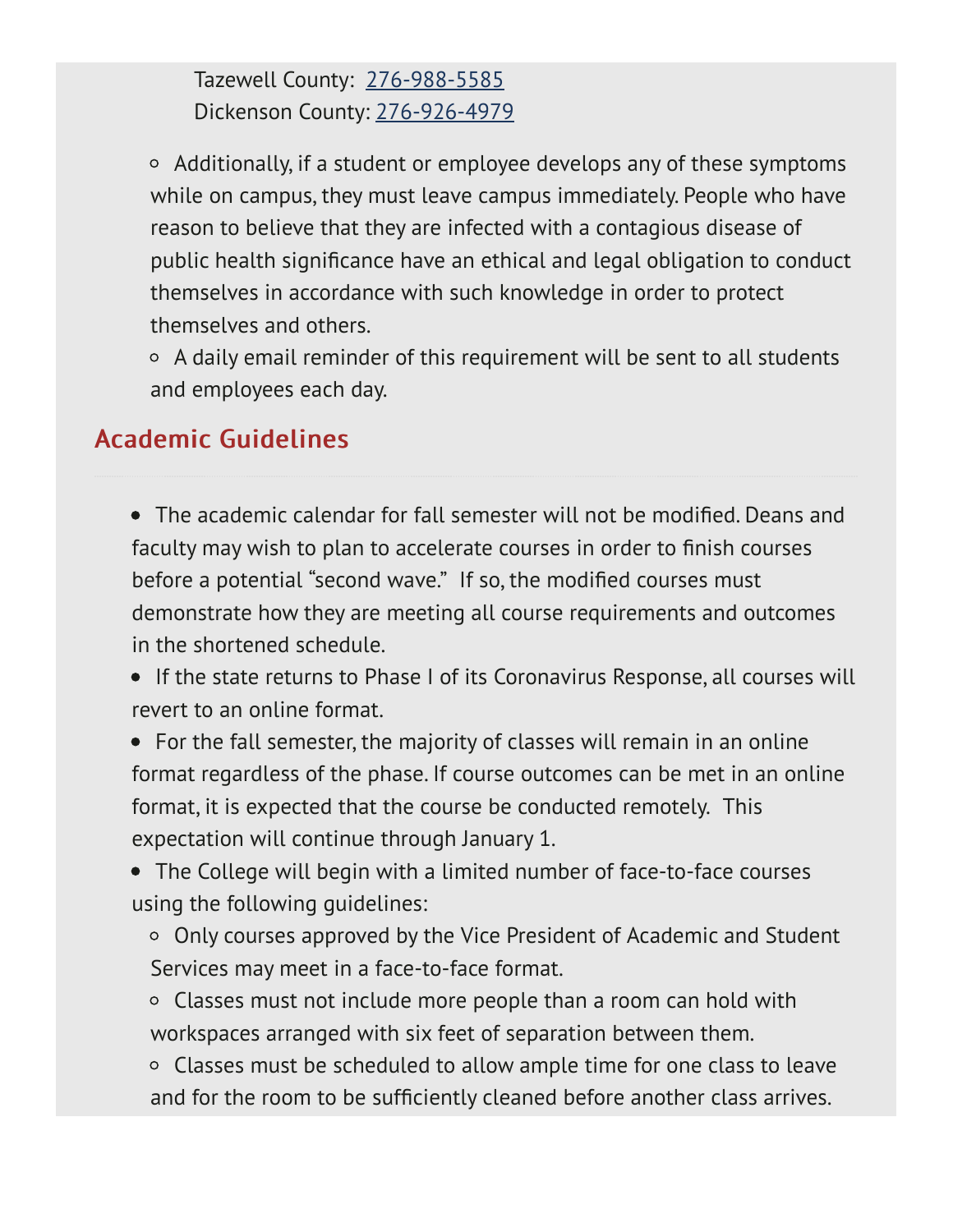- $\circ$  If possible, classes should be scheduled using a hybrid model so that content that can be covered online is done so or using dynamic dating so that the courses can finish as quickly as possible.
- All support services, including tutoring, library, testing center, and success coaching, will remain available via online avenues until the state reaches Phase III of its response plan unless otherwise approved by the President. At this time, each unit may open using to its social distancing plan. This plan will establish limits on the numbers of students served at one time, establish protocol for cleaning, and include as light of a staffing plan as possible. The President must approve all such plans.
- Clinicals, internships, practicums and other work-based learning activities may continue as long as the educational partner allows the work to continue and the faculty member responsible for the course verifies in writing that safety protocols are in place.
- To ensure continuity during these rapidly changing times, all dual enrollment courses must have a Canvas presence.

#### **Staffing Guidelines**

- The term "essential" as it relates to employees shall refer to those employees whose work directly impacts the College's ability to achieve its mission but who cannot complete that work using a telework arrangement.
- Non-essential workers will continue to telework until January 1, 2021.
- Supervisors will revise their lists of essential employees in order to meet the needs of small numbers of students on campus. Over the course of the summer and fall, each unit's staffing plan should be updated to reflect increasing number of students on campus.
- Some non-essential workers may return to campus using the following guidelines:

Supervisors will work with their reports to determine the percentage of job duties that can be completed using a telework arrangement. Through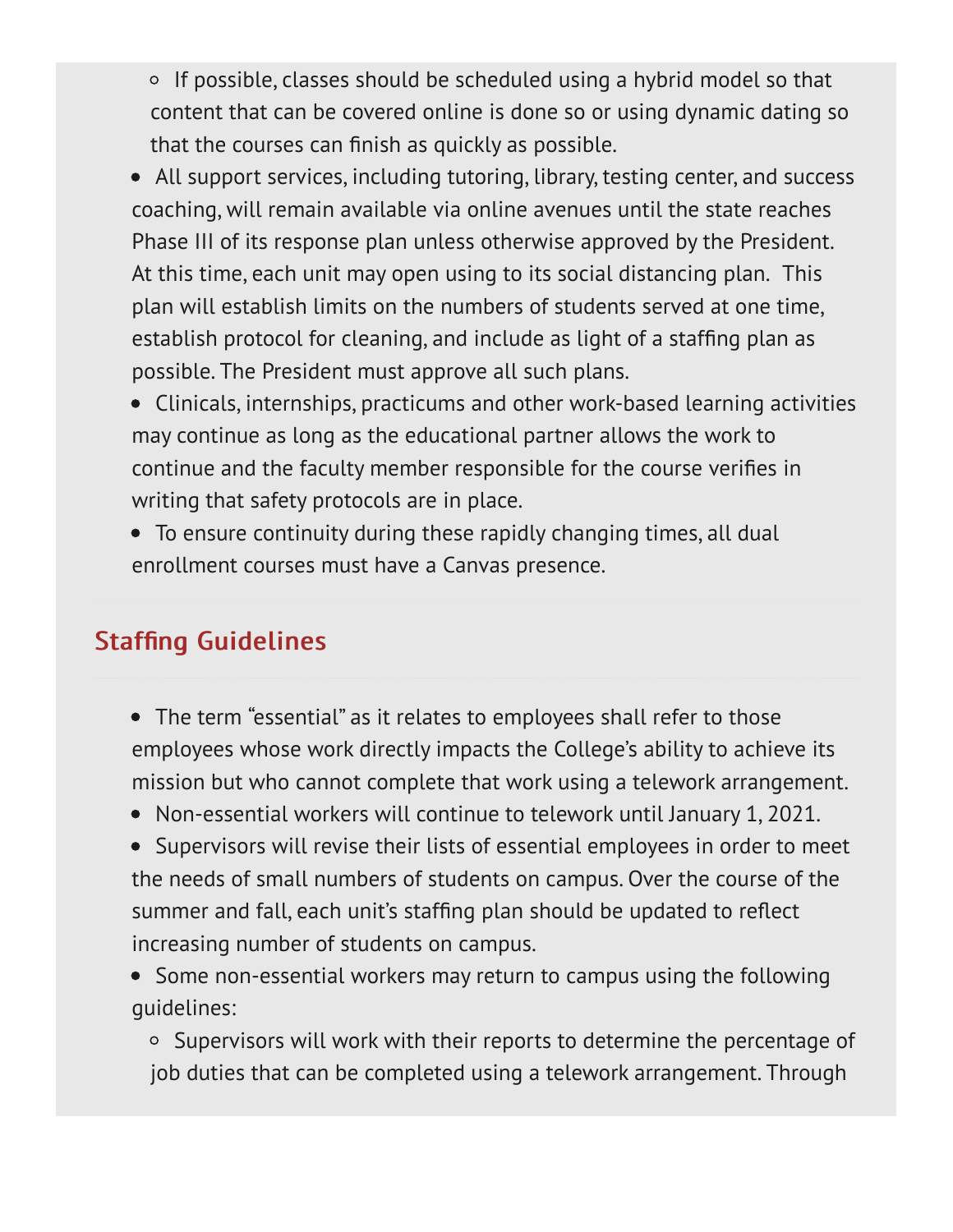January 1, work that can be done remotely will continue to be done so.

 $\circ$  Each supervisor should provide a written staffing plan that demonstrates how employees will be distanced from their colleagues and stakeholders. Employees must not share a workspace.

- All employees must wear masks when dealing with others. Employees must provide their own personal protection devices. Employees who have medical or Title VII concerns regarding the wearing of facial coverings should contact Human Resources to request accommodation.
- Employees who have personal health concerns about returning to work on campus should contact Human Resources to request accommodation.

• It is important also for faculty and staff working on campus to follow the following safety protocols:

Avoid office gatherings.

- $\circ$  No unnecessary visitors, including children, will be allowed in the workplace.
- Break rooms and other common areas must be closed.
- $\circ$  Anyone who is sick must notify the supervisor and stay home.
- Meetings must be conducted electronically, unless authorized by the respective Vice-President.
- $\circ$  Once the travel ban is lifted, the College will only allow travel upon approval of the respective Vice-President.
- $\circ$  Employees should follow hygiene guidelines established by the CDC, including frequent hand-washing.

### **Facilities Guidelines**

- Public spaces and classrooms will be monitored according to a schedule established by the Director of Operations. Offices and private spaces should be cleaned by the responsible employee at the end of the day and after each visitor.
- All employees must care for their spaces based on the guidelines in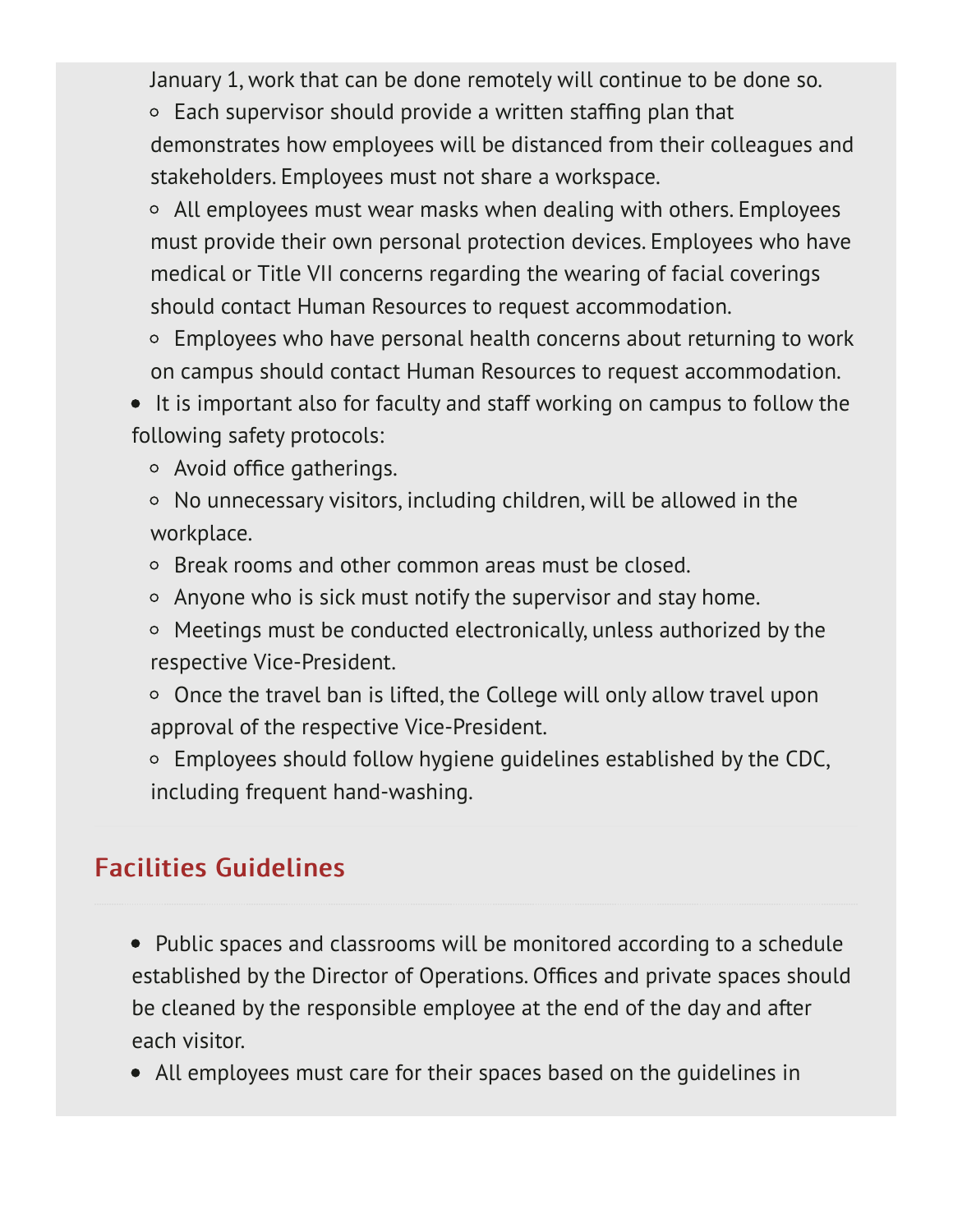SWCC's Cleaning and Disinfecting Protocols.

- All workstations will be a minimum of six feet apart. Barriers will be created in places where this is impossible.
- Desks and chairs will be removed from classrooms and public areas to ensure that social distancing guidelines are observed.
- Common areas will have posted maximum occupancy numbers.
- All repeat use items (such as pens) and appliances will be removed from community-facing areas.
- Campus events are prohibited until January 1, 2021. This includes college activities and events hosted by partners and community members.
- Restrooms will be organized to encourage social distancing.

**•** If travel is required for work, ensure that employees ride alone in vehicles where operationally feasible. For situations in which multiple occupants are required for work reasons, permission of the respective Vice President is required. If the driver is alone throughout the trip, a face covering is not necessary. If more than one person is in the vehicle, all occupants should wear face coverings. An employee does not need to wear a face covering if it impedes their vision, if they have a medical condition, or if it would create an unsafe condition in which to operate equipment or execute a task.

Until January 1, 2021, all elevators should be considered single occupancy.

#### **Guidelines for Students**

- Students will find that classes are available in several different modes: online with regular meeting times, online without regular meeting times, part online and part face-to-face, and fully face-to-face.
- All students must complete the mandatory "Returning to Campus" orientation that will be embedded within all course shells. The orientation will address a number of topics, including but not limited to the college's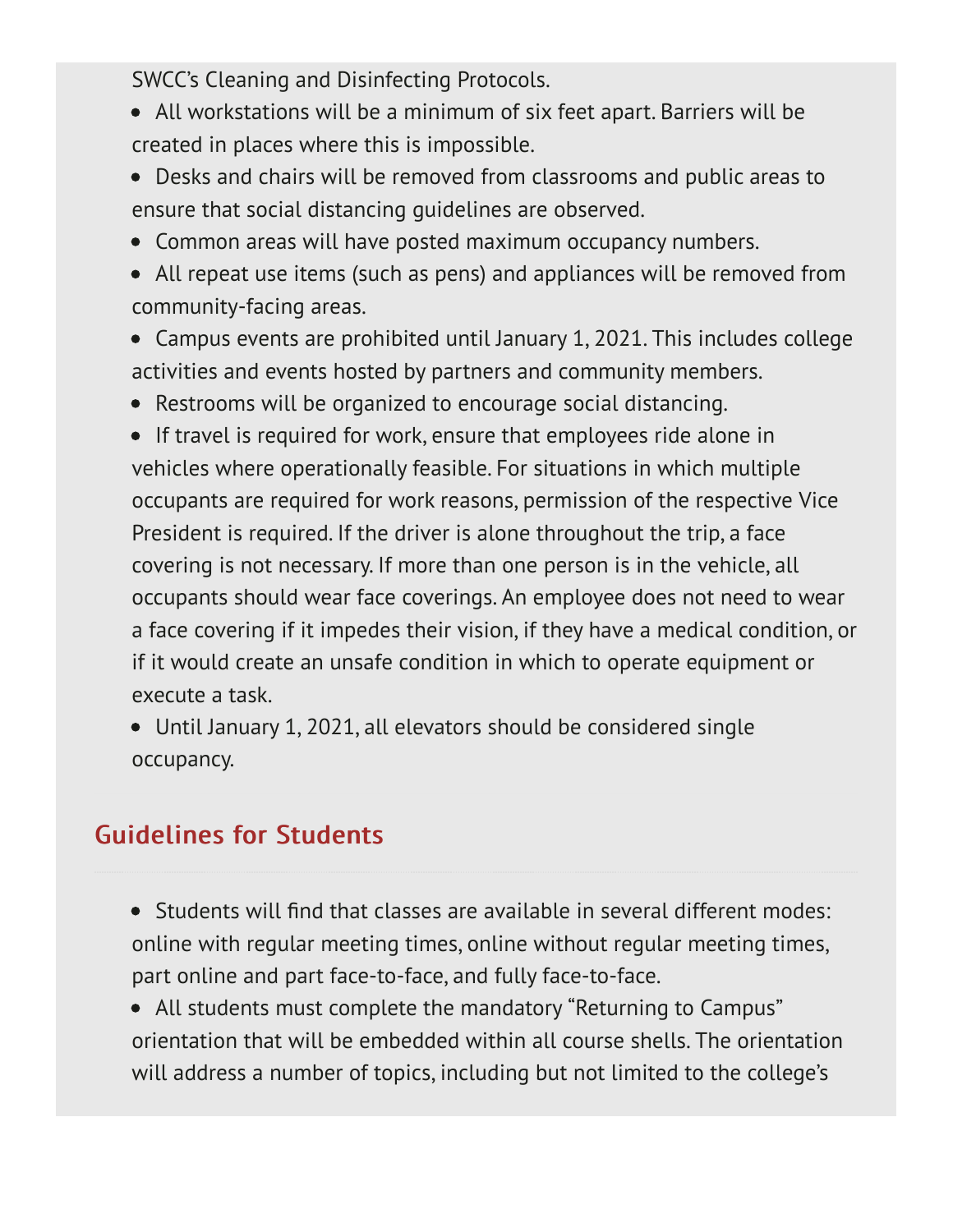safety requirements and COVID-19 contacts; COVID-19 symptoms; how to protect oneself and others from the virus; face coverings/masks information; social distancing; hand hygiene; screening requirements; how to find a COVID-19 testing site; the importance of cleaning and disinfecting; and anti-stigma training.

Students who choose to attend classes on campus will find that each of their classes have been marked for social distancing. They must follow these markings.

• Students must wear masks when in classrooms and other public spaces. They must provide their own personal protection devices. Students who have medical concerns regarding the wearing of facial coverings should contact the Dean of Student Success to discuss their concerns. After that conversation, if an exception is warranted, they must submit the "Exception from Mask Usage" form to the Dean of Student Success. A list of students granted exceptions will be compiled by the Dean of Student Success's office. Students should leave the classroom spaces as quickly as possible after each class to ensure that their contact with the next class is kept to a minimum.

• Public sitting spaces will be arranged to adhere to social distancing guidelines. Students must avoid congregating in large groups and avoid moving or crowding the furniture.

• Students should consider bringing their own laptops in order to avoid using computer labs. A small number of laptops will be available to borrow through the Student Success Division.

- All student events and travel are being postponed until further notice.
- Students with underlying health conditions should consider taking their classes online if possible or postponing their program of study if online learning is not an option.
- No food service will be available during the fall semester. Students must make alternative arrangements for meals.

• Students who show symptoms of COVID-19 must avoid coming to campus and should see a health care provider as soon as possible.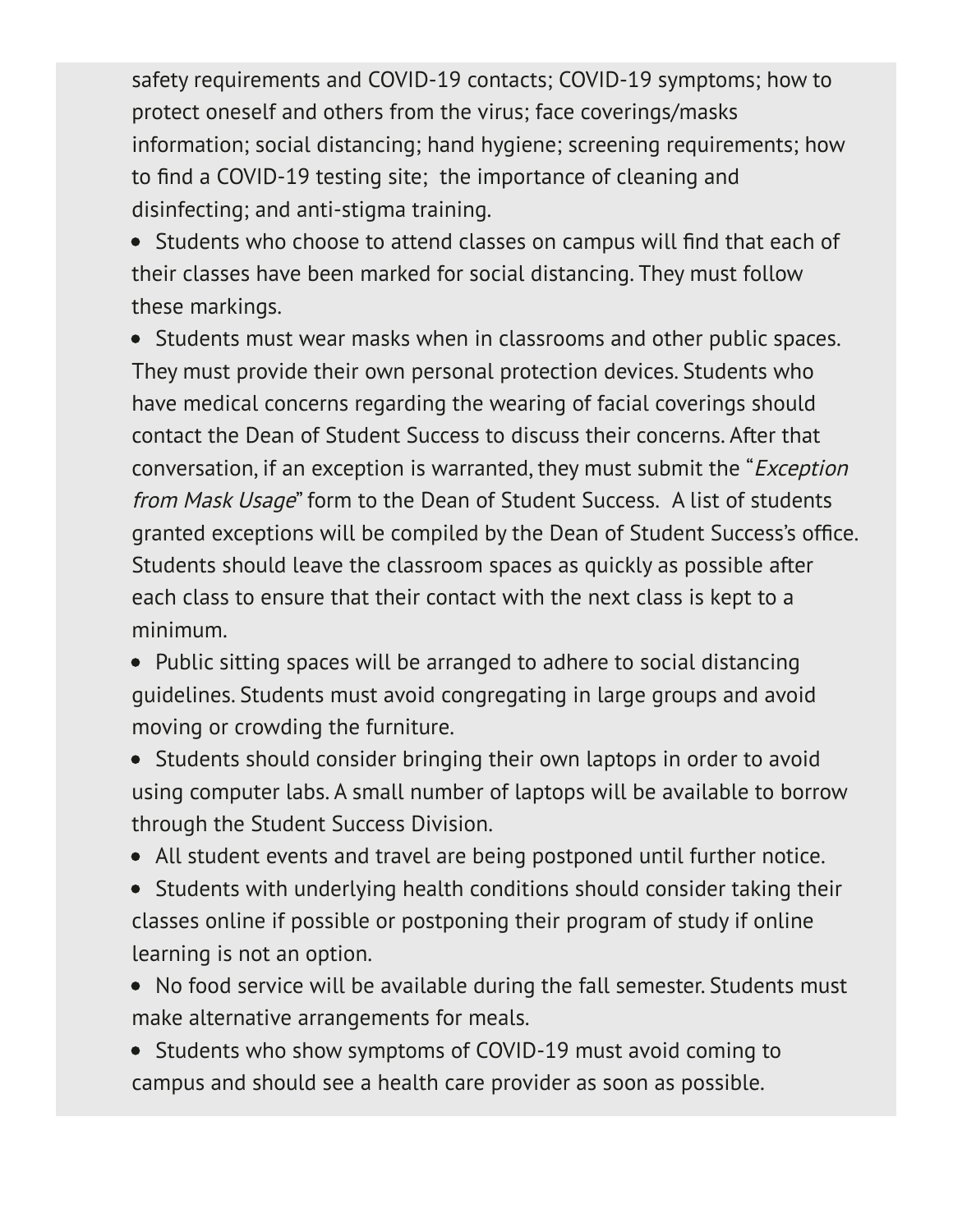• It is inevitable that some students will contract COVID-19, despite the prudent precautions undertaken by the College. Each student must educate his or herself to the risks involved in class attendance and make decisions accordingly. Any student in a high-risk group, should consider taking only online courses until the crisis passes.

• International student considerations (i.e.COVOD-19 travel health risks, CDC returning travelers guidelines)

The Office of the Registrar serves as the point of contact for all International Students. Southwest Virginia Community College adheres to the guidance from the Student and Exchange Visitor Program (SEVP), which isa unitwithin the U.S. Department of Homeland Security that oversees the F-1 international student visa program. However, because of the changing array of travel restrictions, students should refer to their local embassy's website through the U.S. Department of State for any updates about visa issuance. Also, the Department of Homeland Security and the Centers for Disease Control and Prevention's (CDC) websites provide information about current travel restrictions to the United States.

Additionally, any individual - student, employee, contractor, or visitor - who has travelled internationally must remain off campus for 14 days after their arrival in the U.S. and should follow CDC guidelines regarding staying at home and monitoring for symptoms.

https://www.cdc.gov/coronavirus/2019-ncov/travelers/after-travelprecautions.html

#### **Expectations for Online Teaching**

Consistent practice in course design and management are helpful for students in an online environment. As more classes transition online and faculty who have never taught using a distance format prepare for this mode of instruction, a list of best practices and expectations has been provided. While each class is unique, faculty are expected to adhere to these guidelines unless modifications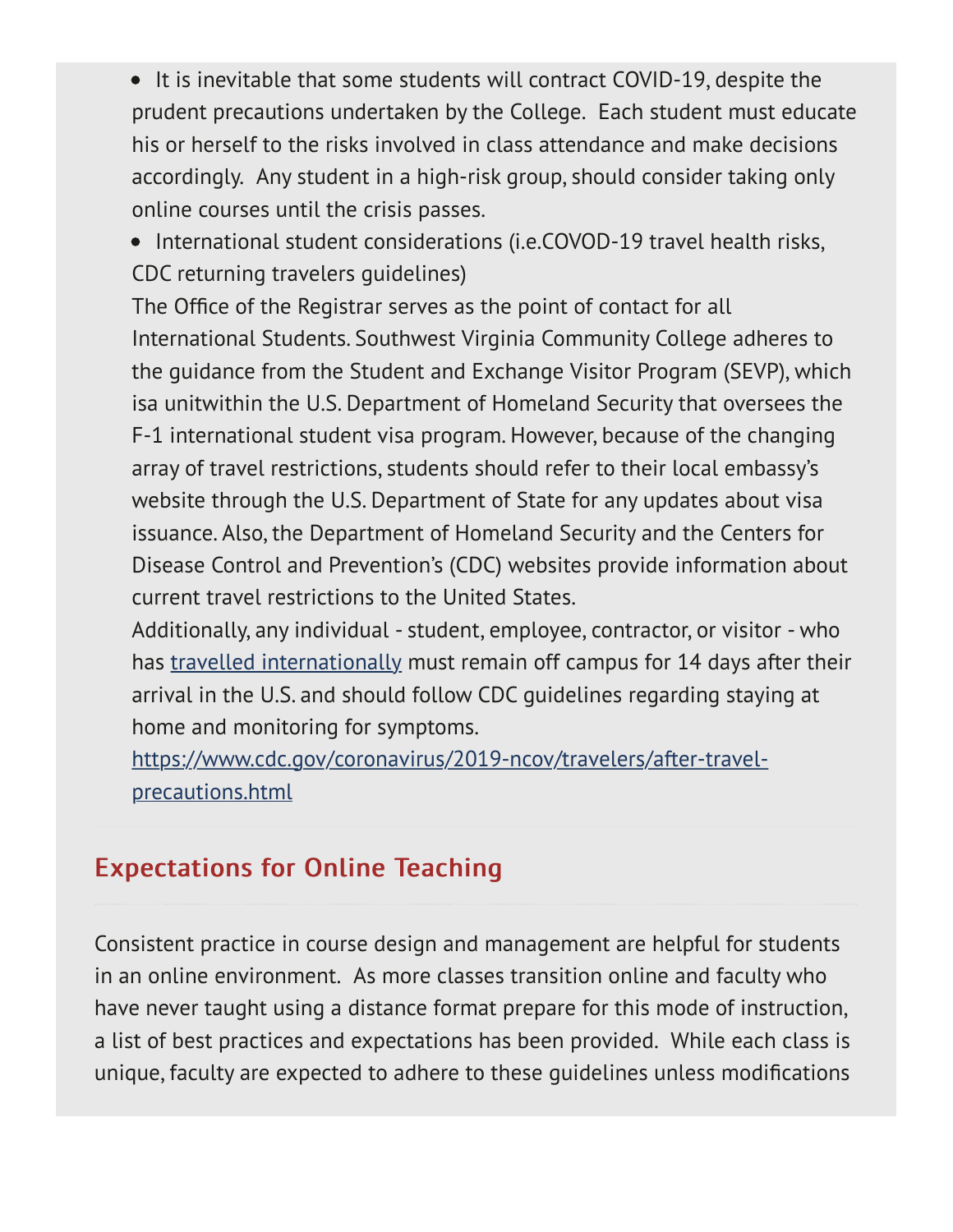are approved by their dean.

#### Communication:

- Post a minimum of 2 Announcements each week consider one at the beginning of the week to remind students of due dates and expectations, and another near mid-week to clarify any information needed and/or encourage your students.
- Review students that have not logged-in each week and use the early alert tool in Navigate to email them/notify a Success Advisor.
- Respond to students within 24-48 hours, or by the end of the day on Monday if they message you over the weekend.

#### Syllabus:

Upload in the "Syllabus" tab. (If copying from another course please ensure that your Syllabus is up-to-date.)

#### About Your Teacher:

• Provide your contact information, preferred communication method, etc. on this tab.

#### Weekly module format:

- Even if units run for multiple weeks, plan the class weekly, beginning each module on the same day each week.
- Use scaffolding and sequencing to determine your content grouping. Do not close modules once they are completed – they should be left open for students to review as needed to support their learning.

#### Discussion Board:

Use an introductory discussion board to introduce yourself to students and require them to introduce themselves appropriately. This should be due and graded before the last day to drop a class to help inform your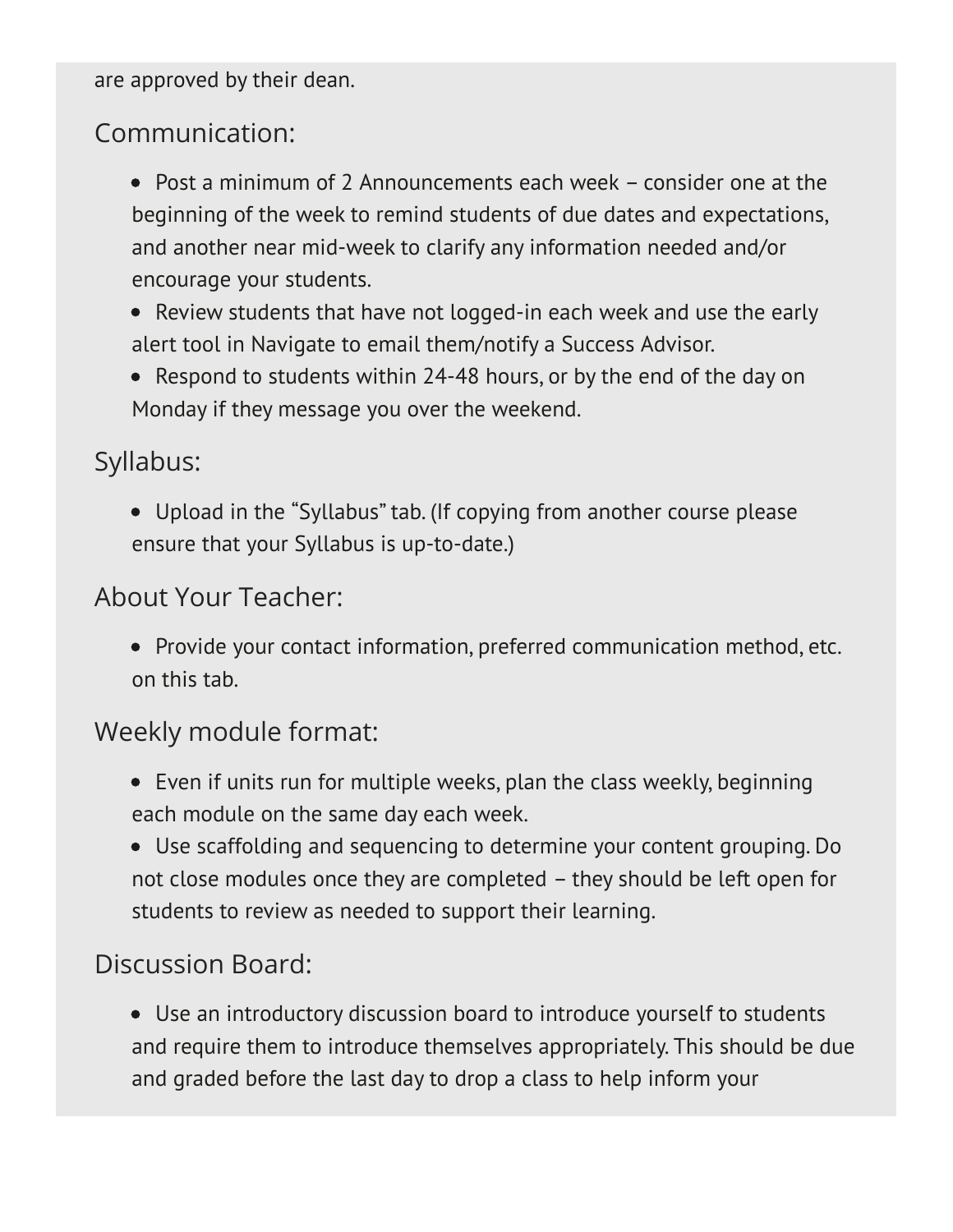communication with Admissions regarding student participation.

Respond to each student and consider requiring them to respond to 2 peers.

#### Gradebook:

- Post all graded assignments in Canvas even if the assignment is in class.
- Provide grade and feedback to student within a maximum of one week after due date.

#### Due dates:

Create assignments and quizzes in Canvas and use the due date setting. This auto-populates the Syllabus tab and Course Calendar for the students.

### Best Practices to Consider:

- We do not recommend using the Canvas Inbox system for your preferred method of contact as it operates independent of the email system. VCCS student email through MySouthwest is the preferred method for the institution. However, non-protected information can be communicated through other means.
- Consider holding virtual office hours using Zoom or phone. Post those in the About Your Teacher tab.
- Review your course in "student view" to ensure that course layout flows in a consistent and logical format.
- Use Discussions to increase student engagement by creating opportunities for student-to-student interaction, and student-to-instructor interaction. This will also nurture an open and supportive community.
- Check that all of your links or uploaded course files work correctly. These can be compromised during course copies and due to other technology errors.
- Use Canvas Studio and Zoom to create short video lectures and announcements for your students.
- Make sure your assessments link clearly to your learning objectives and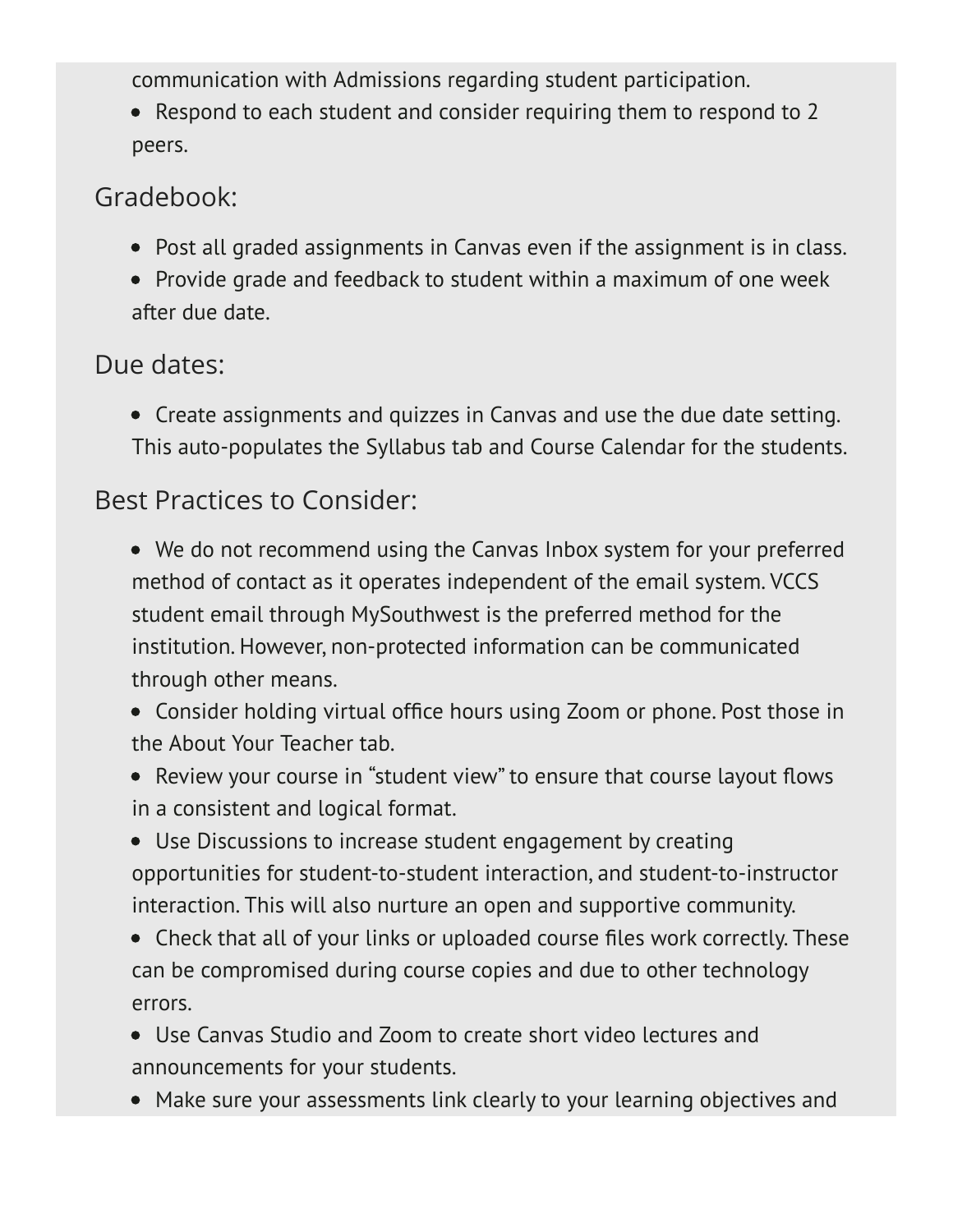allow for different learning styles and demonstration of mastery of the content.

• Include different types of activities and assessments in order to promote learning achievement and increase engagement, motivation, and selfefficacy. (i.e. Don't do all multiple-choice or all essay or all project-based assessments.)

Make sure that any materials you use meet digital accessibility requirements. Be mindful of the ability to adapt materials based on accommodations needed by students with disabilities.

• Know when to ask for help! You are the subject matter experts, so be sure to reach out to the Director of Distance Learning and Canvas Administrator to let us help identify the best technology tools and resources to build your courses.

Read previous Southwest messages here

#### CAMPUS ASSISTANCE

Information Switchboard - 276.964-2555 Campus Police Emergency Contact - 276.964-7503 Non-Emergency Campus Police - 276.964.7221

Emergency Alert Service See Map & Tours Media Contact: 276.964.7332